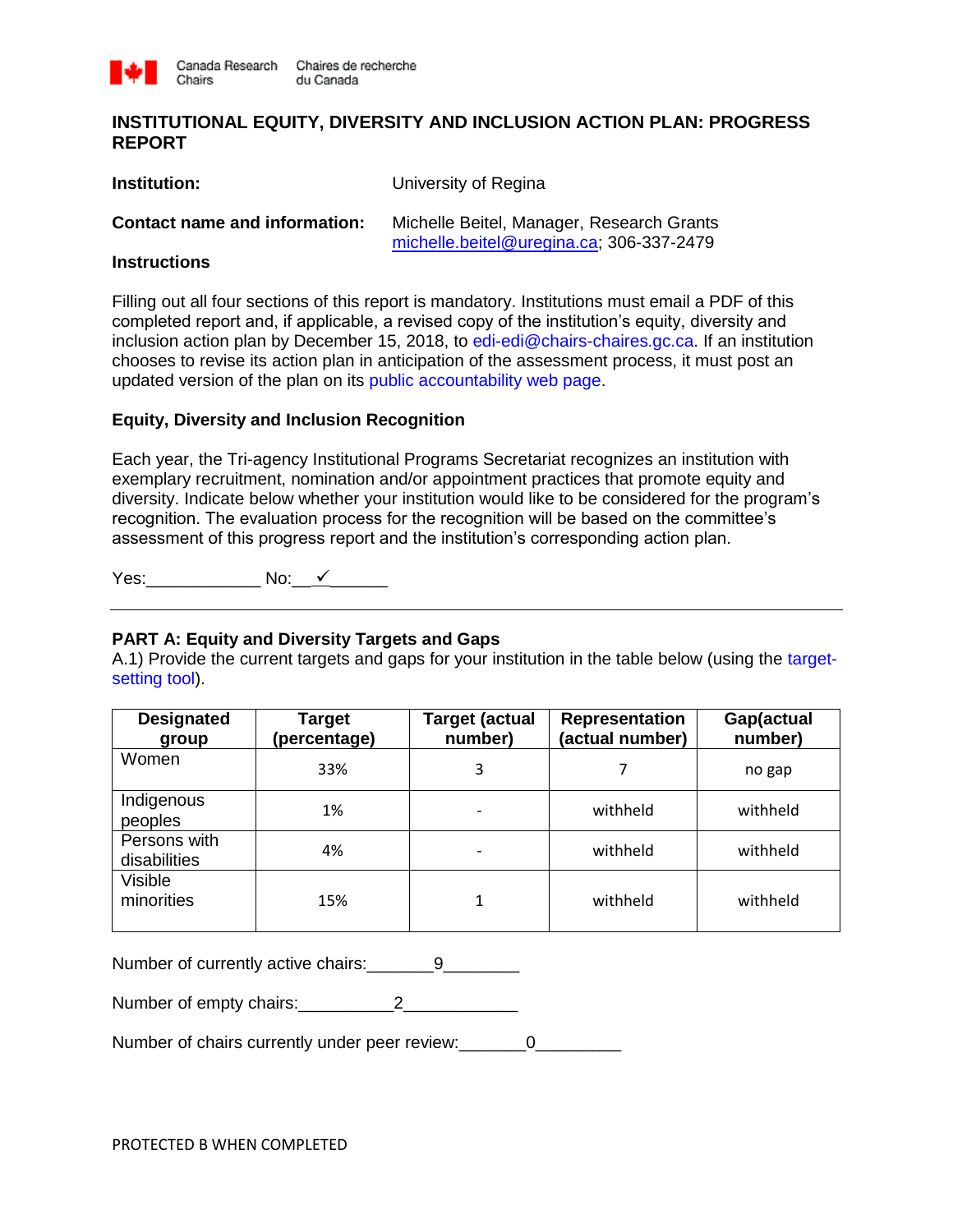

A.2) Provide any contextual details, such as empty chairs for which recruitment processes have started (limit 200 words):

One CRC's term will be ending Dec 31, 2018. A search is underway to fill the upcoming vacancy with a submission to CRC expected April 2019. This position was advertised as only being open to selfdeclared Indigenous scholars.

The process has been initiated to allocate 3 vacant chairs to academic units. Submissions to CRC are expected October 2019.

# **PART B: Results of the institution's Employment Systems Review, Comparative Review and Environmental Scan**

In developing their action plans, institutions were required to develop objectives that were S.M.A.R.T. (specific, measurable, aligned with the wanted outcome, realistic and timely), and include a measurement strategy for monitoring, reporting on progress, and course correcting if necessary, based on: 1) an employment systems review; 2) a comparative review; and 3) an environmental scan (see Appendix A for the requirements that the program stipulated to develop the action plans).

B.1) Outline the key findings of the employment systems review that was undertaken when drafting the action plan limit 250 words:

The University of Regina has undertaken an employment systems review in the past utilizing a group of volunteers. Membership was solicited by way of a university-wide email. The working group consisted of twenty employees, including employees from various occupational groups, members from each of the four designated groups, and representatives from each of the unions on campus. This group provided input into the University's employment equity plan and a review of the University's policies and procedures. One result of this review is the development of the University's Employment Equity and Diversity Policy which was approved in March, 2018, with the goal of increasing our equity representation.

B.2) Outline the key findings of the comparative review that was undertaken when drafting the action plan (limit 250 words):

The key findings of the comparative review confirmed that the University is significantly underrepresented, in a Saskatchewan context, by the designated groups Indigenous People and Persons with Disabilities. The University is taking specific actions to try to address this under-representation.

One of the results of this was the development and implementation of the Employment Equity and Diversity Policy by the Board of Governors to try to increase representation of all diversity groups. This policy requires search committees to provide preference to candidates that self-declare that they are a member of an under-represented group.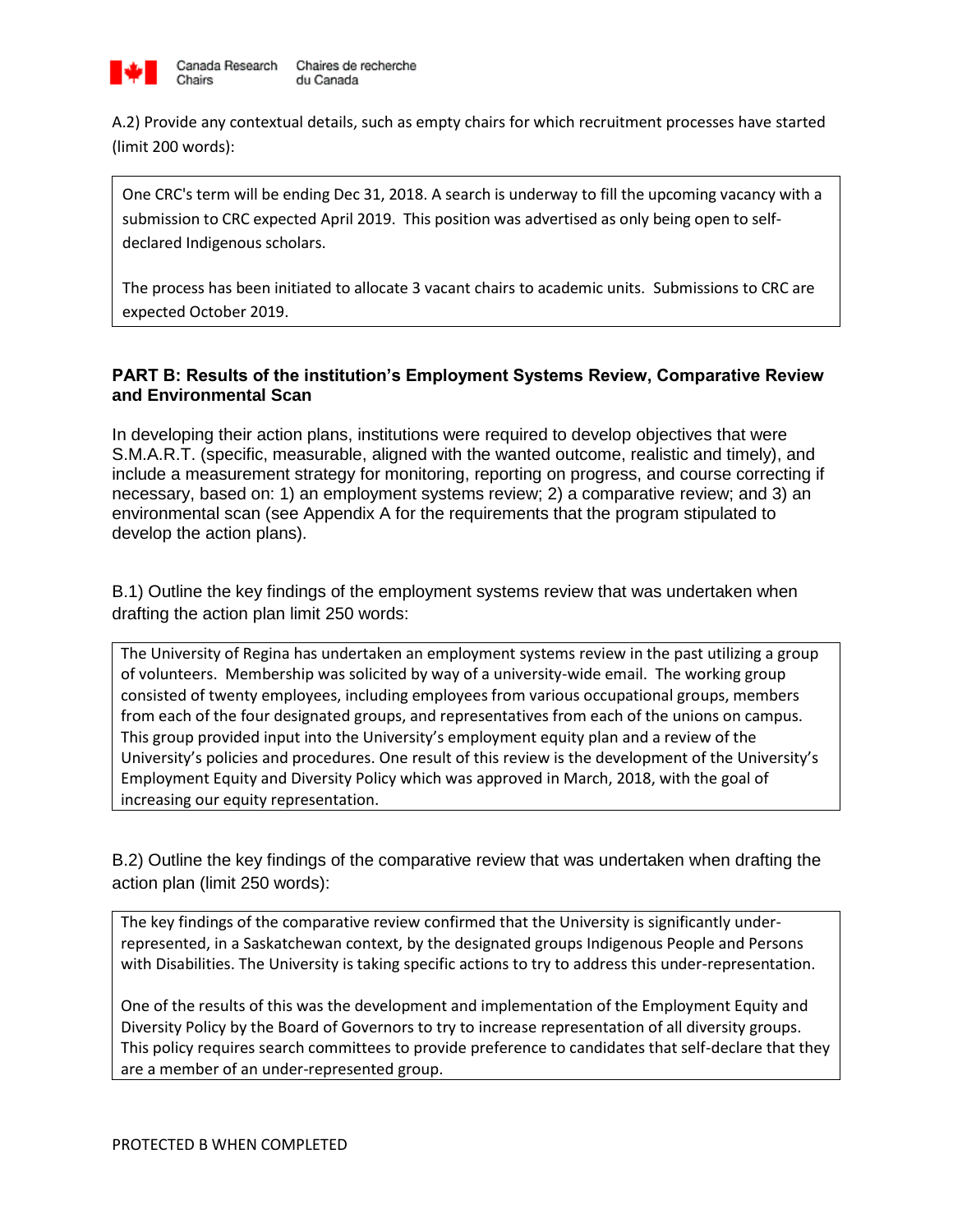

B.3) Outline the key findings of the environmental scan that was undertaken when drafting the action plan (limit 250 words):

Some of the key findings from the environmental scan are:

Over the past several years the University has faced either reductions in our funding from the Provincial Government or budget freezes. This has forced the University to have fewer recruitments of tenure-track and tenured faculty members. This resulting reduction in recruitment has made it more difficult to hire diversity group members into faculty positions.

The University has minimal turnover of staff, especially in the permanent/continuing appointments (ex. in many occupations less than 4% annual turnover) which adds challenges in recruiting diversity group members into our positions.

B.4) Provide an overview of who was consulted in the drafting of the action plan. What form did the consultation/engagement with members of the four designated groups (i.e. women, persons with disabilities, Indigenous peoples and visible minorities) and other underrepresented faculty take? What equity diversity and inclusion (EDI) experts were consulted? Note: Do not to disclose any third party personal information (limit 250 words):

The University of Regina has a long-standing Employment Equity Consultative Committee that is defined in our collective agreements. This twelve member committee has broad representation from all of the diversity groups and also utilizes experts in the areas of diversity and inclusion from organizations such as the Saskatchewan Human Rights Commission as well as our own faculty that specialize in diversity and inclusion. The University regularly consults with a variety of experts from the community to ensure that we are relevant to our target audiences. These groups include organizations such as the Regina Open Door Society (Newcomers to Canada), Regina Work Preparation Centre, Autism Regina, etc.

In addition, the University keeps close contact with other professionals in the areas of diversity and inclusion in the Regina market to keep on top of best practices.

# **PART C: Objectives, Indicators and Actions**

Indicate what your institution's top six key EDI objectives are, as well as the corresponding indicators and actions (as indicated in the action plan). For each objective, outline what progress has been made, with reference to the indicators. Use the contextual information box to communicate any progress made to date for each objective.

## **Key Objective 1:**

A diverse and inclusive CRC community of scholars at the University of Regina.

## Corresponding actions:

The University of Regina will continue to prioritize EDI recruitment practices and provide appropriate supports to existing CRCs. This will include the new Indigenization policy that provides support for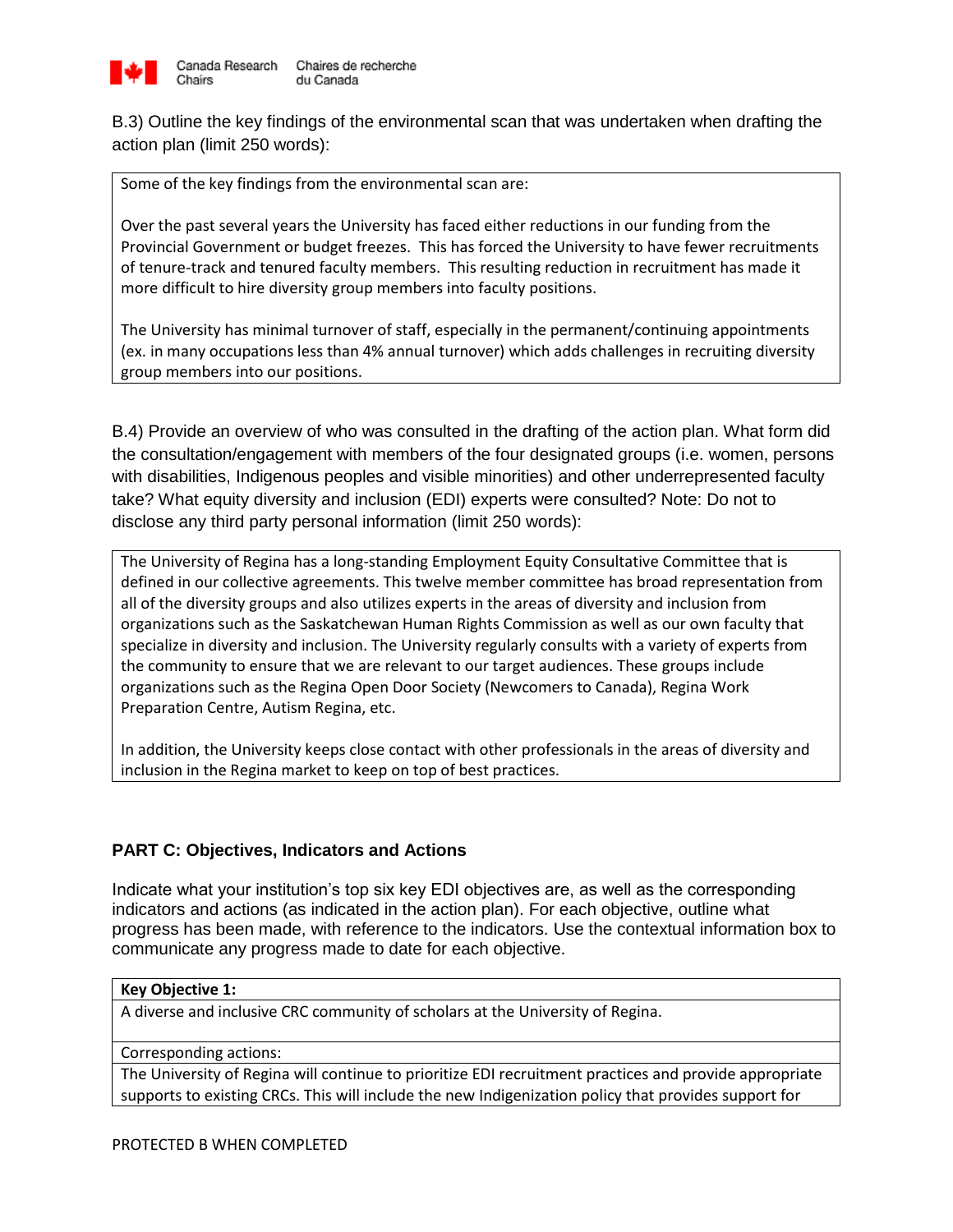

culturally appropriate resources, space, and elder/knowledge keeper engagement. Further we will be hosting a campus-wide Women in Stem event in March to celebrate the accomplishments of several of our CRCs.

Indicator(s):

Chairs

- 1) CRC targets exceeded.
- 2) Current CRC's experiences high level of job satisfaction.
- 3) An increase in the number of graduate students from designated equity groups studying with CRCs.

#### Progress:

The University of Regina's Strategic Plan explicitly states one of our key priorities is to "Increase diversity among our campus communities with culturally responsive initiatives, activities and services". The University has meet, and even exceeded, our CRC EDI targets with 78 per cent of current chairs being women, 22 per cent Indigenous scholars, and 22 per cent visible minorities.

### Next steps:

The University will continue to advance EDI goals in its recruitment and support of our CRCs, ensuring each Chair has the supports they need to support their research programs.

Contextual information (e.g., course correction, obstacles, early wins, etc.) (limit 80 words):

Under the leadership of the University of Regina President, Vianne Timmons, the institution has advanced inclusion, diversity, acceptance and participation in all aspects of university life. After a decade of championing EDI from the most senior levels of administration the University of Regina has made significant stride towards creating a culture that embraces diversity, Indigenization, and a *Campus for All* (an inclusive post-secondary education initiative for adults experiencing intellectual disability).

## **Key Objective 2:**

The finalization and implementation of the University of Regina's Employment Equity and Diversity Policy.

Corresponding actions:

The University of Regina is currently in the early implementation process and undertaking increasing awareness of the new policy and building faculty competencies. This includes providing cross-campus education around the new policy including unconscious bias training.

#### Indicator(s):

- 1) Increased satisfaction related to diversity and culturally responsive needs being met.
- 2) Sustained employee engagement results and retention rates.
- 3) Progressed toward building a representative workforce reflective of the province's diverse population.

Progress: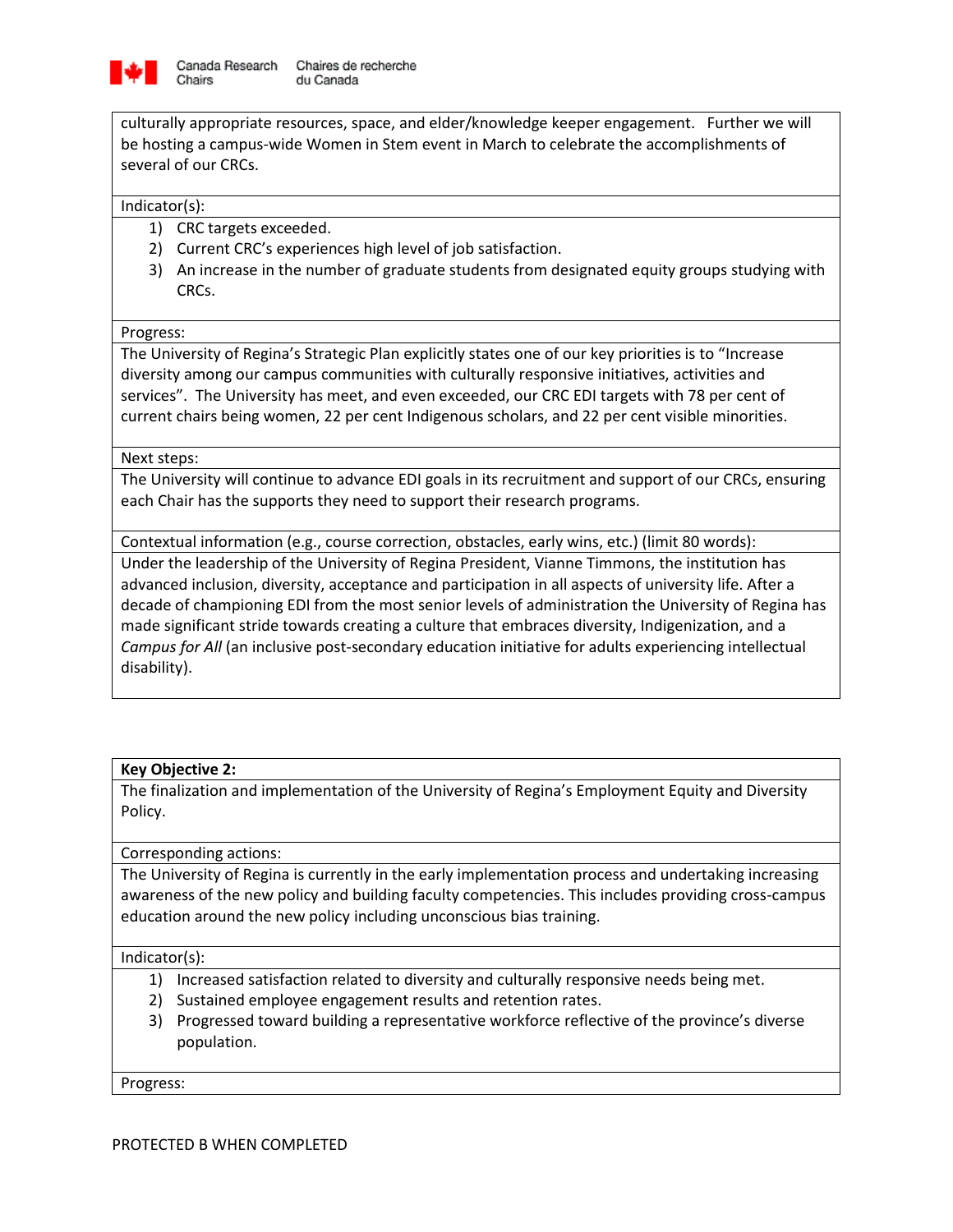

The University of Regina has a number of initiatives already focused on welcoming and actively recruiting members of groups that are under-represented in our workforce. These initiatives include:

- Respectful University Policy to support a respectful workplace through the prevention and swift resolution of harassment and discriminatory incidents
- Representative Workforce Agreements to actively display our commitment to diversity and inclusion
- Participation in career fairs and various community events to actively recruit qualified diversity group candidates
- Representative Workforce Commitment Statement which is included in all advertisements and postings
- Distribution of our advertisements and postings to various community based organizations that represent diversity groups, to actively recruit qualified candidates
- Employment Equity Consultative Committee to assist in the development of plans to allow the University of Regina to move to a Representative Workforce
- Enhancing a Self-Declaration Process to measure our success in moving toward a Representative Workforce
- Utilizing existing partnerships in the community to help achieve a Representative Workforce

### Next steps:

Campus consultation on the effectiveness of the policy will be on-going with a formative evaluation planned for 2019.

Contextual information (e.g., course correction, obstacles, early wins, etc.) (limit 80 words):

The University of Regina's Employment Equity and Diversity Policy was approved by the Board of Governors at the March 2018 Board Meeting with the goal of increasing our equity representation at the University of Regina. The indicator supplied for this objective are taken directly from the UofR's strategic plan and will be the criteria used across the institution including our EDI plans for CRCs.

## **Key Objective 3:**

Provide supports and resources for Chairs to succeed and foster engagement with both communities and graduate students.

## Corresponding actions:

The Associate-Vice President (Research) and the Research Office meets and consults with the existing cohort of CRCs on a continual basis. We meet both individually and as a group to align any identified needs to potential resources and supports. The University has also begun a discussion with the CRCs on how we might provide improved transitions in and out of the research chair positions. The current cohort has identified the importance of support when the CRC begin in the development of their research programs and community connections, and alternatively supports in continuing existing research programs and community relationships once the chair concludes. Finally, the Faculty of Graduate Studies is engaging the UofR's community of CRCs to determine how graduate student supports are best used to create HQP opportunities.

Indicator(s):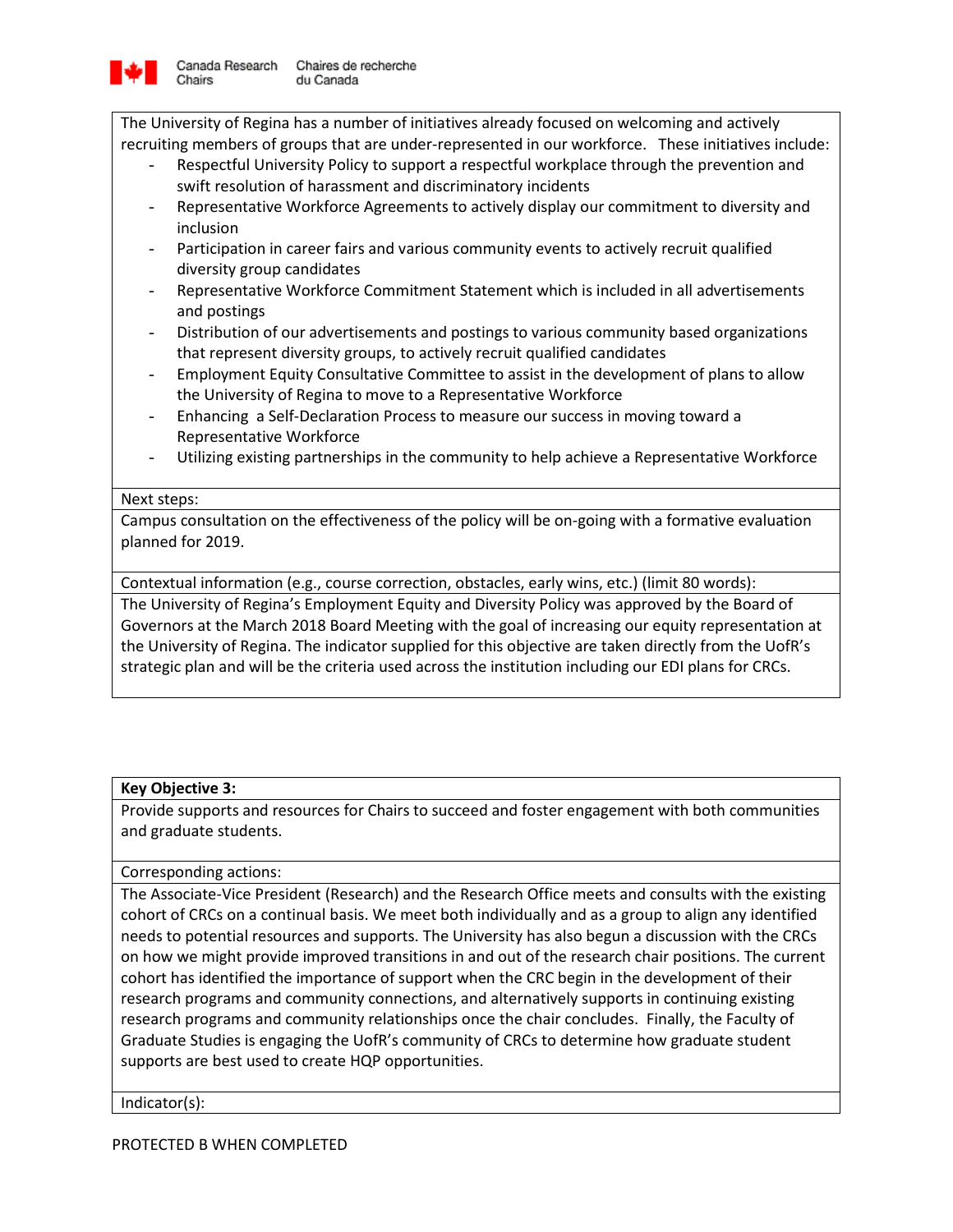

- 1) The development and design of new research programs
- 2) An increase in the number of community partnerships established
- 3) An increase in the number of grants and contracts awarded
- 4) Graduate student recruitment, retention, and success

#### Progress:

CRCs in FDG were awarded grants from the U of R cohort program, CFI JELF, Saskatchewan Health Research Foundation, NSERC Discovery and Research Tools and Instruments, and secured industry funding.

### Next steps:

Develop further support and funding mechanisms to connect CRCs to various types of community partners and to successfully apply for funding that supports their individual research programmes.

Contextual information (e.g., course correction, obstacles, early wins, etc.) (limit 80 words):

The Government of Saskatchewan has removed previous funding opportunities for CRCs and pulled support for CFIs. This has decreased the ability of the University of Regina to effectively compete in some national competitions.

## **Key Objective 4:**

Continue to advance a culture of inclusion at the University of Regina.

Corresponding actions:

The University of Regina is going through continuous policy renewal to "continuing to build a friendly, respectful, diverse, safe and welcoming university for all." This includes but is not limited to the Employment Equity and Diversity policy, Respective Workplace policy, Respectful Engagement with Elders, Traditional Knowledge Keepers, and/or Old Ones, and self-declaration policy.

#### Indicator(s):

- 1) Maintain the current high response rate of self-declaration forms, which currently exceeds 94% of our employees
- 2) Decrease incidents of discrimination, harassment, bullying, and incivility
- 3) Increase diversity among our campus communities with culturally responsive initiatives, activities and services.
- 4) Increase our understanding and respect for different ways of being and knowing.

#### Progress:

The University has put on a suite of programmes and educational initiatives to advance a culture of inclusion across the institution.

## Next steps:

Continue to advance the core principle of EDI through supporting policy, programmes and special initiatives.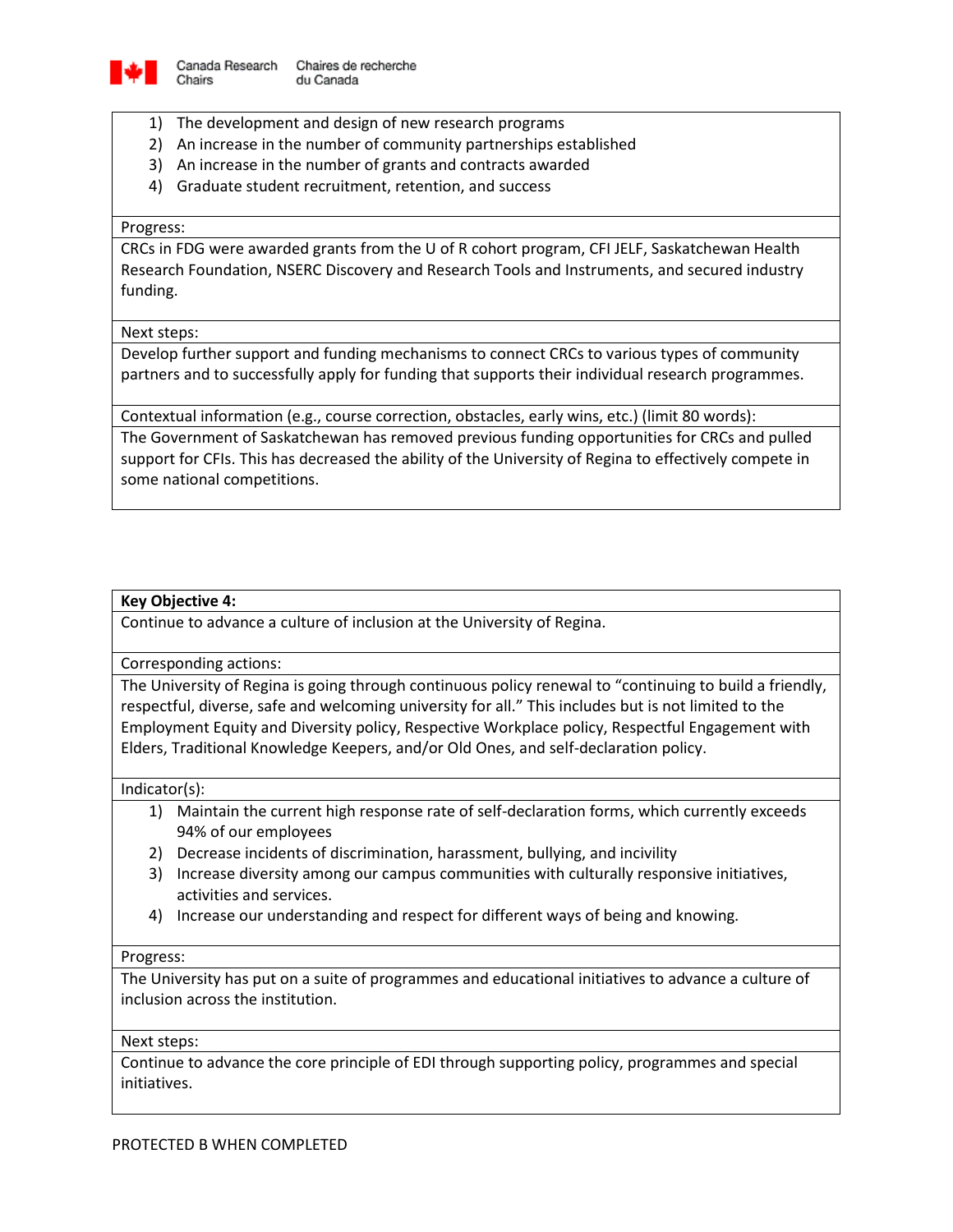

Contextual information (e.g., course correction, obstacles, early wins, etc.) (limit 80 words): The University of Regina is committed to diversity and inclusion and this is embedded in our 2015- 2020 strategic plan entitled *peyak aski kikawinaw*– Cree for "We are one with Mother Earth". Our commitment is reflected in the statement that we use for all of our employment advertisements where we state: "The University of Regina is committed to an inclusive workplace that reflects the richness of the community that we serve. The University welcomes applications from all qualified individuals, including individuals within the University's employment equity categories of women, persons with disabilities, members of visible minorities/racialized groups, aboriginal persons, individuals of diverse gender and sexual orientation and all groups protected by the Human Rights Code."

## **Key Objective 5:**

The University of Regina is deeply committed to Indigenization in all that it does including the recruitment and retention of Indigenous CRCs. We will continue to recruit Indigenous CRCs beyond the expected targets.

## Corresponding actions:

The University of Regina has established a permanent position of Executive Lead, Indigenization, reporting directly to the President, who advocates on behalf of all Indigenous scholars including our Indigenous CRCs. We are also in the process of implementing a new policy on Respectful Engagement with Elders, Traditional Knowledge Keepers, and/or Old Ones that has been developed and is now undergoing formal approval process.

#### Indicator(s):

- 1) Representative number of Indigenous CRCs based on Saskatchewan-based representative model.
- 2) Increased internal and external CRC funding specific to Indigenous research.
- 3) Increased supports for Indigenous CRCs to practise Indigenous-based research.
- 4) Increased number of publications and presentations of Indigenous-based CRCs
- 5) Increased number of Indigenous students studying with CRCs

#### Progress:

The University of Regina has implemented a number of measures to support this goals. These initiatives include:

- Indigenous Awareness Training to ensure the University of Regina is able to welcome Indigenous employees
- Indigenous Advisory Circle to regularly advise the President and Vice-Chancellor on measures to meet the needs of Aboriginal faculty and staff
- Smudging/Pipe Ceremony Policy to recognize and incorporate important Aboriginal traditional ceremonies into campus life

#### Next steps:

Indigenization is one of overarching areas of emphasis that thread throughout the 2015-2020 strategic plan, with a key objective being to "Increase research partnerships and projects with First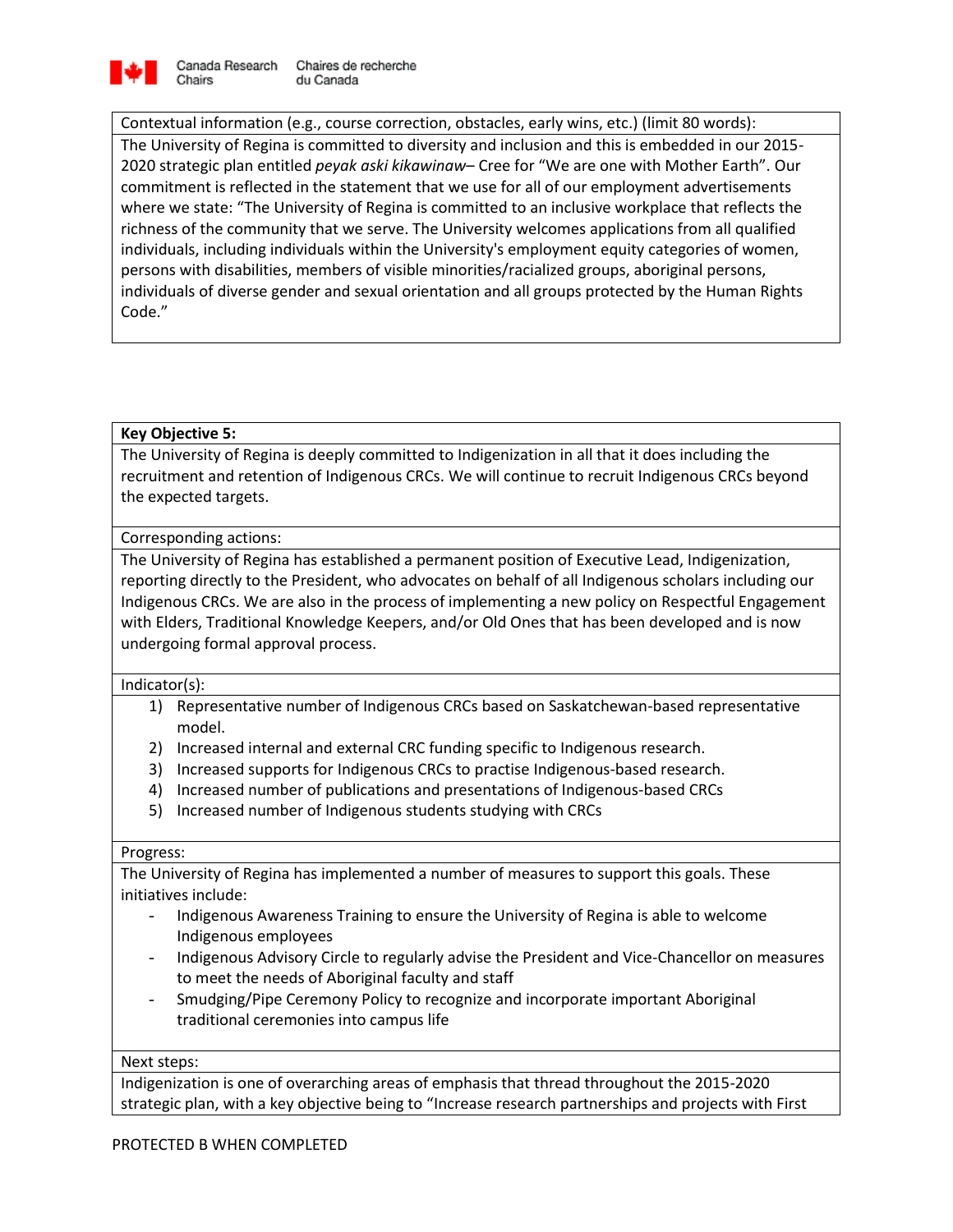

Nations and Métis people, communities and organizations, including the First Nations University of Canada." We will continue to support the development of CRC's networks and provide opportunities for engagement with First Nations University of Canada, the Gabriel Dumont Institute, and other Indigenous scholarly networks provincially, nationally, and globally.

Contextual information (e.g., course correction, obstacles, early wins, etc.) (limit 80 words): A CRC recruitment for an Indigenous scholar in Media, Arts, and Performance is currently underway to fill one of our two empty CRCs. This position was advertised as only being open to self-declared Indigenous scholars.

## **Key Objective 6:**

Preparing the next generation of scholars to embrace the principles of EDI.

Corresponding actions:

The goal of the University of Regina is to ultimately weave the core principles of EDI into the culture of the institution on a sustained basis. The diversity of our CRCs community and their HQP training plans is a critical component of this larger goal.

### Indicator(s):

- 1) Increased training opportunities for all members of the University of Regina on the principles of EDI.
- 2) Develop training opportunities for graduate students and post-doctoral fellows so they embrace the principle of EDI early in the academic careers.
- 3) Provide institutional supports for CRCs to develop HQP training plans based on the principles of EDI.

#### Progress:

Through the support of the Research Office, CRC's research plans and tri-agency grant applications address EDI in HQP training. In addition, the Faculty of Graduate Studies provides scholarship support for students from designated equity groups.

#### Next steps:

The University of Regina has been participating in the creation of the Athena SWAN Made-in-Canada program and attended the stage one consultation. We are very supportive of the program and will continue to actively engage. The Research Office is also formalizing grant writing support materials that addresses consideration of EDI in HQP training.

Contextual information (e.g., course correction, obstacles, early wins, etc.) (limit 80 words):

The University of Regina has, and will continue to participate in any local and/or national initiatives, that advance EDI. We are committed to implementing best practices and supporting our CRCs' success and ensuring an inclusive work environment for all students, faculty and employees.

# **PART D: Challenges and Opportunities**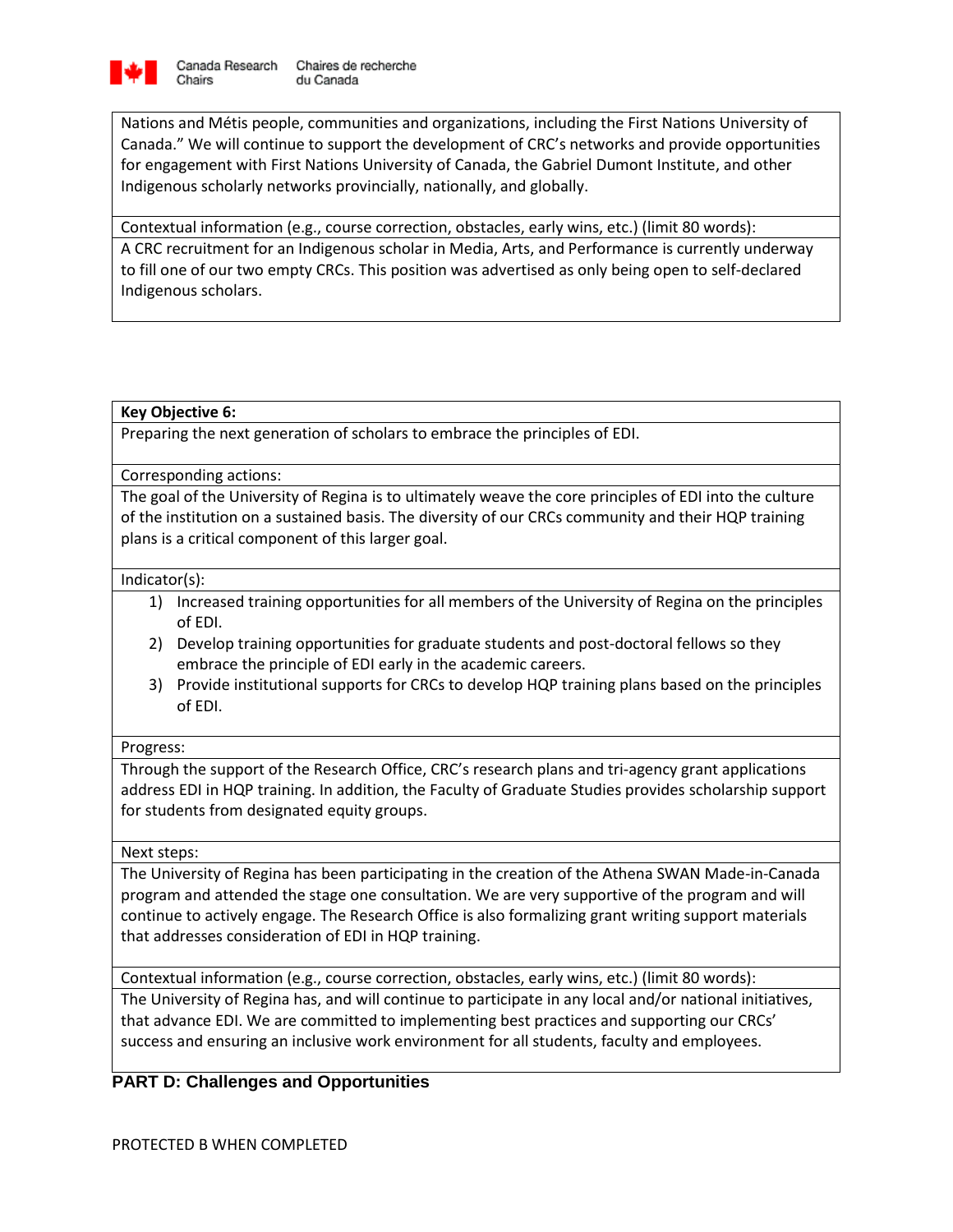

Other than what has been outlined in the section above, outline any challenges and opportunities/successes, as well as best practices that have been discovered to date in developing and implementing the institutional equity, diversity and inclusion action plan (limit: 500 words):

The University of Regina's EDI representative workforce objectives are aligned with the Saskatchewan Human Rights Commission and the composition of the Saskatchewan workforce population, which does not mirror the numeric target set out by the Federal Government. Therefore, our targets for EDI differ as does our local pool of potential candidates will be different. For example Saskatchewan has a higher population of Indigenous residents than visible minorities.

As mentioned previously, the declining provincial funding has also made it difficult to recruit, support and retain CRC. For example the province used to provide \$200K to incoming CRCs but this program was cancelled. Similarly, the Province is no longer always willing or able to match CFI requests, which is has historically done.

We are also finding that individuals from FDG are stretched thin. Marginalized groups are asked to undertake extra work of EDI consultation and committee participation and is most cases do far more service work than other groups.

We are also finding is challenging to compete with recruitment packages offered by larger institutions. Particularly when attracting candidates in high demand, such as Indigenous scholars and women in STEM disciplines.

Finally data collection, analysis, benchmarking and evidence-based reporting poses a significant challenge due to limited resources, confidentiality and reluctance to self-identify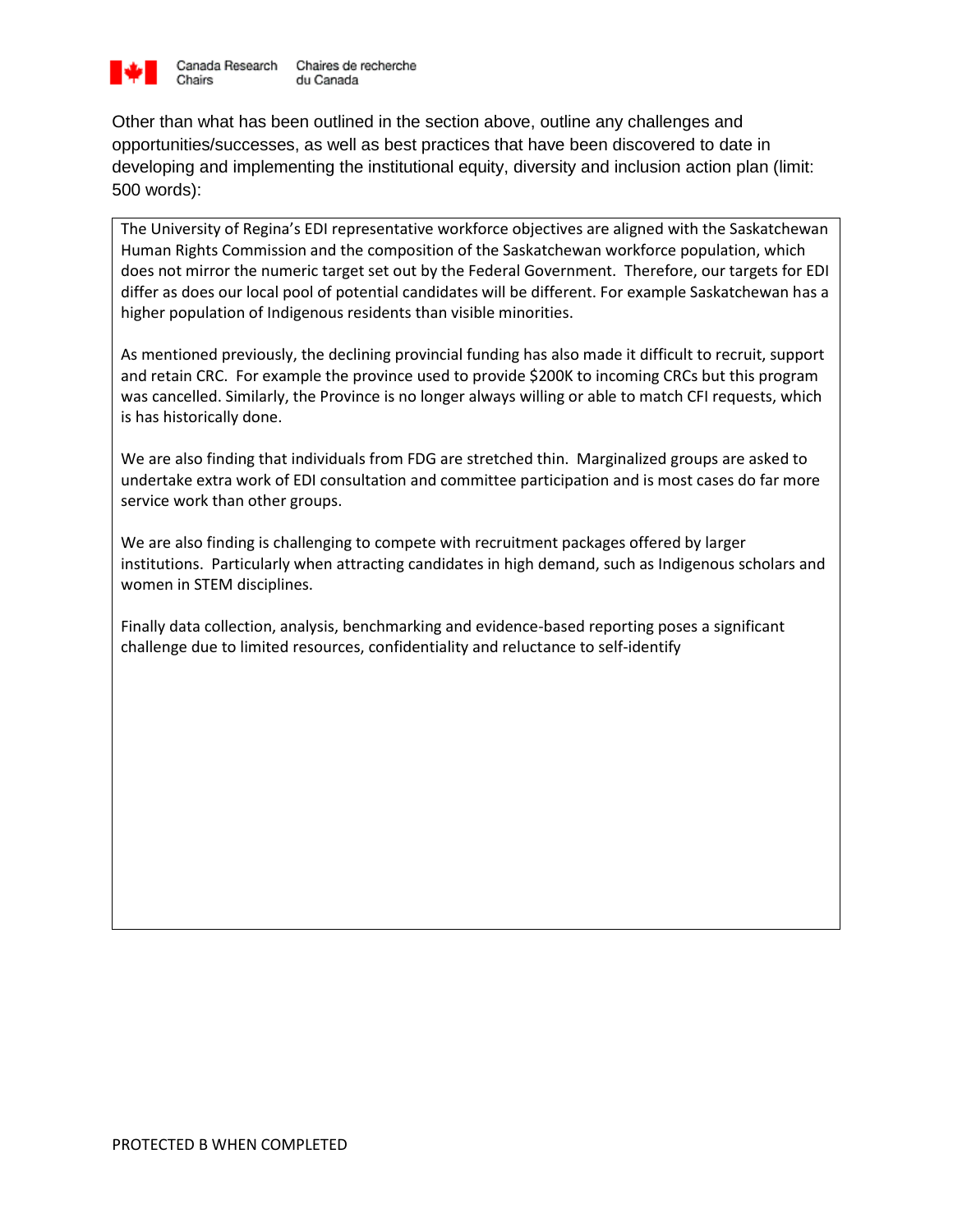

## **Appendix A - Institutional Equity, Diversity, Inclusion Action Plan Requirements**

To remain eligible for the program, all institutions with five or more chair allocations must develop and implement an equity, diversity and inclusion action plan. This plan must guide their efforts for sustaining the participation of and/or addressing the underrepresentation of individuals (based on the institution's equity gaps) from the four designated groups (FDGs) women, Indigenous peoples, persons with disabilities and visible minorities—among their chair allocations. Institutions are expected to develop the plan in collaboration with individuals from each of the FDGs, chairholders, faculty and administrators responsible for implementing the program at the institution.

It is important to note that institutions can only address their gaps once chair positions become available (i.e., when their current chairholders' terms end). However, it is expected that institutions will manage their chair allocations carefully in order to meet their equity and diversity targets, which includes choosing not to renew Tier 2 or Tier 1 chairholders as necessary. Institutions must have action plans posted on their websites as of December 15, 2017. They must also email a copy of their action plan by email to the program at edi-edi@chairschaires.gc.ca. If an institution fails to meet these requirements by the deadlines stipulated, **the program will withhold peer review and payments for nominations submitted to the fall 2017 intake cycle, and to future cycles as necessary, until the requirements are fulfilled**.

Institutions must inform the Tri-agency Institutional Programs Secretariat when they revise or update their action plans by emailing [edi-edi@chairs-chaires.gc.ca.](mailto:edi-edi@chairs-chaires.gc.ca)

On December 15, 2018, institutions will be required to report to the program using the Equity, Diversity and Inclusion Progress Report, and publicly on their public accountability and transparency web pages, on the progress made in implementing their action plans and meeting their objectives.

The action plan must include, at a minimum, the following components:

## **1) Equity, Diversity and Inclusion Objectives and Measurement Strategies**

- impactful equity, diversity and inclusion objectives, indicators, and actions that will enable swift progress towards:
	- $\circ$  addressing disadvantages currently experienced by individuals of the FDGs; and
	- $\circ$  meeting the institution's equity targets and goals by December 2019—aggressive objectives must be set using this timeline based on the number of chair allocations that are (or will become) available in the institution within the next 18to 24 months (the 18 months starts as of December 15, 2017, when the action plan is implemented).
- objectives should be S.M.A.R.T. (specific, measurable, aligned with the wanted outcome, realistic and timely), and include a measurement strategy for monitoring, reporting on progress, and course correcting if necessary, based on:
	- $\circ$  an employment systems review to identify the extent to which the institution's current recruitment practices are open and transparent; barriers or practices that could be having an adverse effect on the employment of individuals from the FDGs; and corrective measures that will be taken to address systematic inequities (an example of corrective measures that could be taken by institutions in Ontario is provided on the Ontario Human Rights Commission website);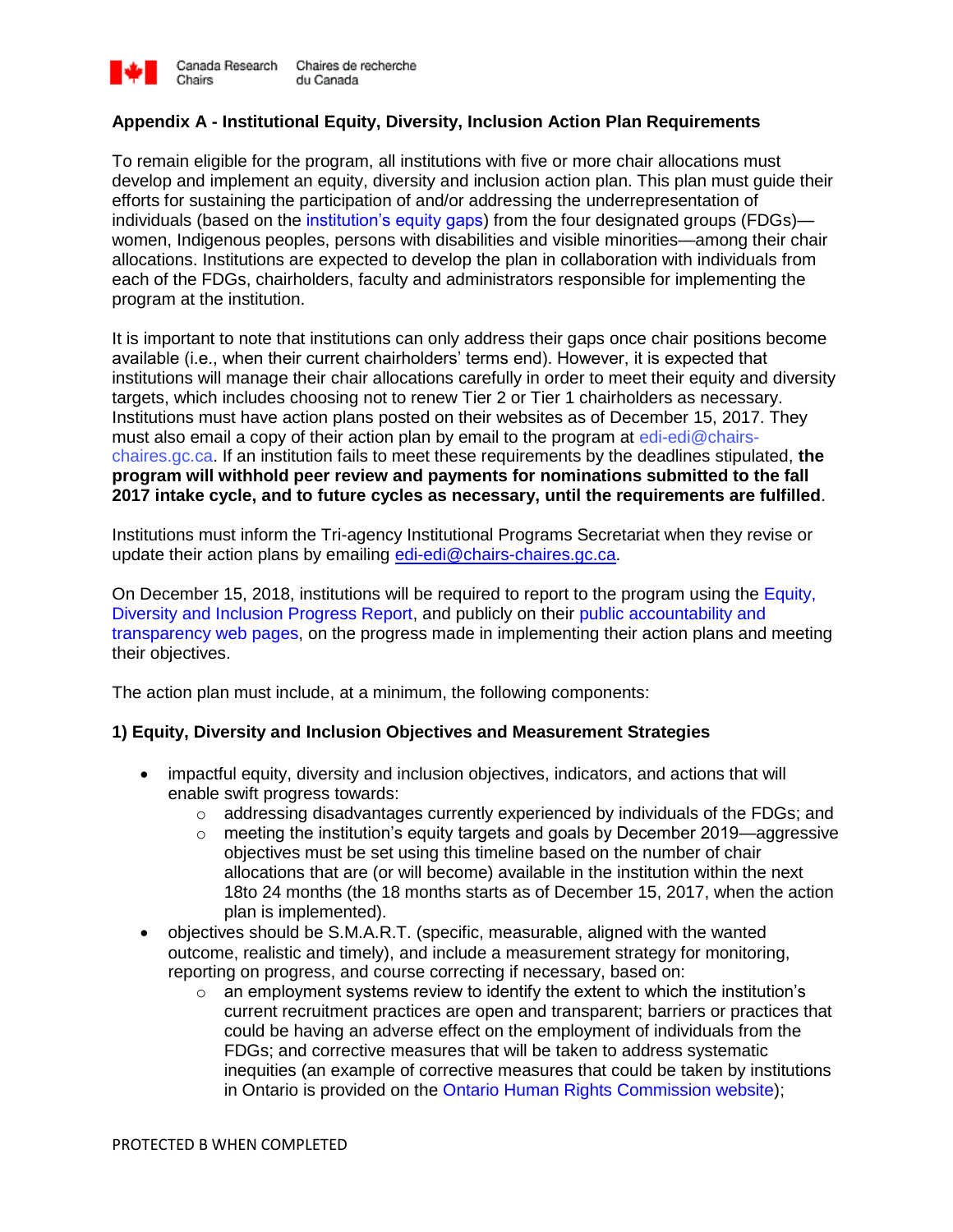

- $\circ$  a comparative review—by gender, designated group, and field of research—of the level of institutional support (e.g., protected time for research, salary and benefits, additional research funds, office space, mentoring, administrative support, equipment, etc.) provided to all current chairholders, including measures to address systemic inequities;
- $\circ$  an environmental scan to gauge the health of the institution's current workplace environment and the impact that this may be having (either positive or negative)on the institution's ability to meet its equity, diversity, and inclusion objectives, and measures that will be taken to address any issues raised; and
- $\circ$  the institution's unique challenges based on its characteristics (e.g., size, language requirements, geographic location, etc.) in meeting its equity targets, and how these will be managed and mitigated.
- o institutions will be required to report to the program and publicly on the progress made in meeting their objectives on a yearly basis.

# **2) Management of Canada Research Chair Allocations**

Provide a description of:

- the institution's policies and processes for recruiting Canada Research chairholders, and all safeguards that are in place to ensure that these practices are open and transparent;
- how the institution manages its allocation of chairs and who is involved in these decisions (e.g., committee(s), vice-president level administrators, deans / department heads);
- the institution's decision-making process for determining in which faculty, department, research area to allocate its chair positions, and who approves these decisions;
- the decision-making process for how the institution chooses to use the corridor of flexibility in managing its allocation of chairs, and who approves these decisions;
- the decision-making process and criteria for determining whether Tier 2 and Tier 1chairholders will be submitted for renewal and who is involved in these decisions;
- the process and criteria for deciding whether to advance individuals from a Tier 2 chair to a Tier 1 chair, and who is involved in these decisions;
- the process and criteria for deciding which chairholder(s) will be phased-out in the case where the institution loses a chair due to the re-allocation process, and who is involved in these decisions;
- the decision-making process for determining what level of support is provided to chairholders (e.g., protected time for research, salary and benefits, additional research funds, office space, mentoring, administrative support, equipment, etc.), and who within the institution is involved in these decisions;
- safeguards taken to ensure that individuals from the FDGs are not disadvantaged in negotiations related to the level of institutional support provided to them (e.g., protected time for research, salary and benefits, additional research funds, office space, mentoring, administrative support, equipment, etc.);
- measures to ensure that individuals from the FDGs are not disadvantaged when applying to a chair position in cases where they have career gaps due to parental or health related leaves or for the care and nurturing of family members; and
- training and development activities related to unconscious bias, equity, diversity and inclusion for administrators and faculty involved in the recruitment and nomination processes for chair positions (acknowledging that research has shown unconscious bias